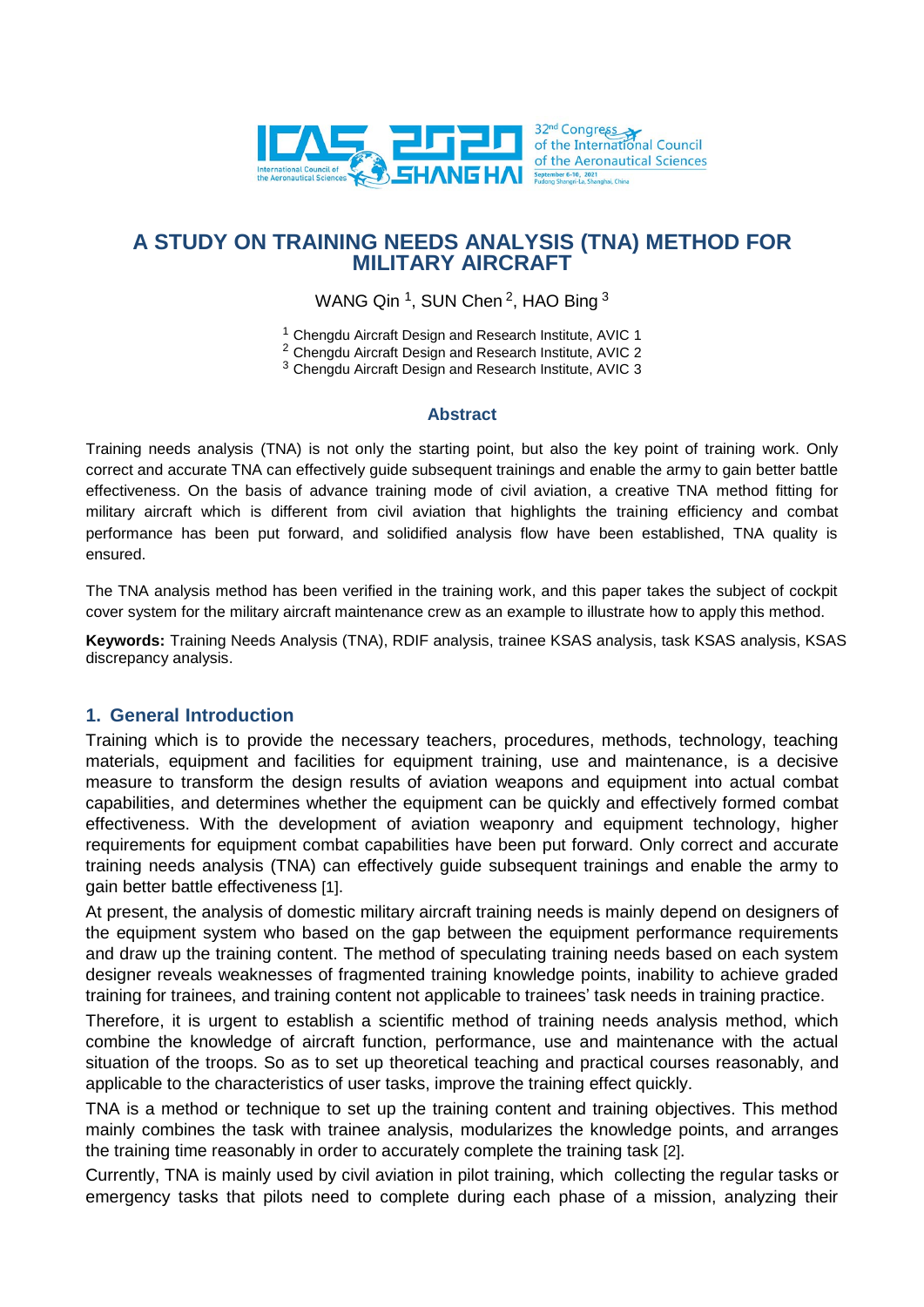characteristics and inherent requirements, screening out the content that needs to be trained and forming a draft, and finally by the expert committee to determine the training needs. International mainstream manufacturers such as Boeing, Airbus and Bombardier have adopted the TNA method to set up the training content of flight crews, which has greatly improved the quality and efficiency of training.

The purpose of this paper is to use the TNA, which according to the experience of civil aviation TNA and depend on the characteristics of military aircraft, to integration of military aircraft task analysis and trainee analysis and accurate analysis of military aircraft training needs. The TNA method provides important guidance for domestic military aircraft to improve the quality and efficiency of training.

## **2. TNA method**

#### 2.1 The main content of TNA method

The classical model of Training Needs Analysis (TNA) proposed by McGhee and Thayer is generally adopted, and this method includes organizational analysis, task analysis and trainee analysis.

According to the actual situation of military aircraft, military aircraft training generally does not require organizational analysis, that training tasks are from the military authorities and higher-level organizations. Task analysis refers to the analysis of the difficulty, importance, frequency and readiness of each subtask under a specific training task, which is RDIF analysis (here the readiness that is newly added, based on the characteristics of the military aircraft which concerns about the rate of readiness), to determine training the subtask or not. Then analyze the training requirements of knowledge, skills, attitude and specialty for each sub-task, which is KSAS analysis, to set up the specific content of training for each specialty. The trainee analysis determines who needs to be trained and what training is required by analyzing the gap between the current KSAS of the trainees and the KSAS required by the mission objectives [3].

## 2.2 The advantage of TNA method

The TNA method which is basing on task, take into account the trainees profile in the task analysis and think about the actual task requirements in the trainee analysis, as well as make certain admission standards for the trainees.

This is a reasonable integration of the actual task needs and the characteristics of the current situation of the trainees, which not only avoids the fragmented knowledge points and poor targeting by the designers' speculative training needs, but also avoids the focus on task analysis and generalized training for the trainees, which lacks effective assessment of the trainees' actual ability to enter the training and leads to poor targeting of the training, wasting resources and not effectively fitting the actual needs of the trainees.

#### **3. Study on TNA method for military aircraft**

Based on the characteristics of military aircraft operations and maintenance tasks, military aircraft training makes reasonable use of the TNA method to combine the task division of trainees' positions and ranks, refine the training content and set up the corresponding training objectives to achieve the expected training effect.

According to technical features of the aircraft to be trained and actual needs of trainee, the TNA method determines training tasks and admission standards of trainees (if they do not meet the access conditions and must be trained, additional pre-training supplemental training is required), and analyzes the KSAS status quo (trainee KSAS analysis) of trainees. In light of the knowledge and experience of trainees, the readiness, difficulty, importance and frequency (RDIF) of subtasks are analyzed in sequence to determine whether it is necessary to carry out training for this subtask. If necessary, the knowledge, skill, attitude and specialty (task KSAS analysis) required by each task are further analyzed. In accordance with task KSAS analysis and trainee KSAS analysis results,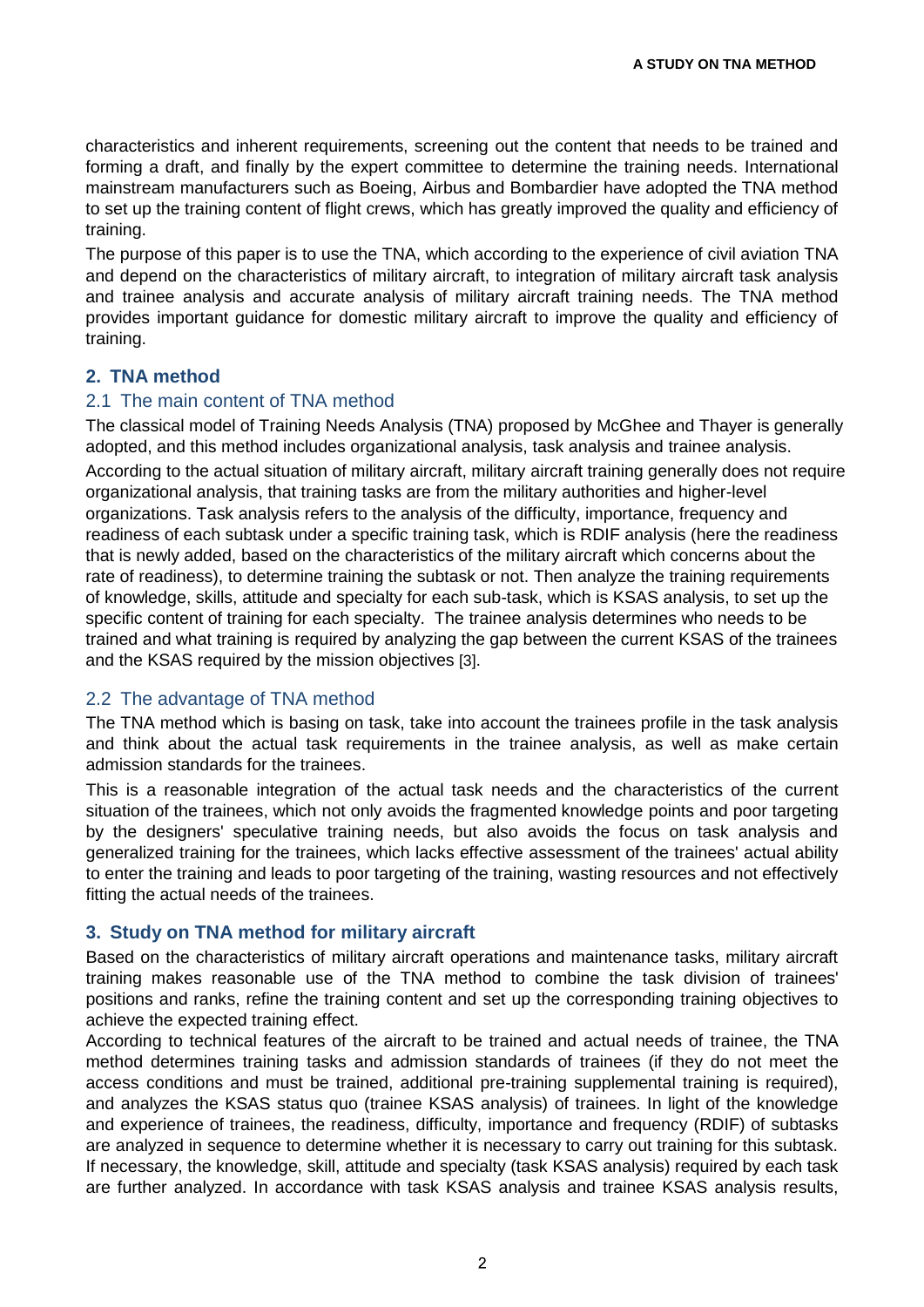discrepancies between the status quo of trainees and factors of task KSA analysis are determined as a way to finalize training contents and provide the requirement for training tasks/proficiency levels. All training factors can be modularly combined and output when it comes to different trainees, thus analysis results for training needs of military aircraft are gained. Finally, the TNA method has already been verified in training practice.

This is the method of TNA for military aircraft (as shown in Figure 1).



Figure 1 –Method of military aircraft TNA.

#### 3.1 Determine the training task of the aircraft

According to the requirements of the trainee and the organization, the training plan of a certain aircraft is determined. The specific training tasks of the aircraft are determined according to the general technical documents, aircraft manuals, flight manuals, operation manuals, comprehensive security work plans, aircraft maintenance procedures and maintenance work cards, etc. With the research of the trainees' actual task needs, the training tasks can be adjusted.

For example: according to the trainees' actual task demand, the military aircraft ground crew training is mainly for the military aircraft maintenance and guarantee tasks, taking the fighter plane as an example, that is, mainly for the ground crew in the Mechanics, Electrics, Avionics, Armament four types of specialty for training, mainly undertake the aircraft daily maintenance, fault location and troubleshooting, weekly/regular inspection, special inspection, hanging ammunition, Non-destructive testing, etc., involved in the maintenance and security work content should be reflected in the training tasks. This is to determine the training tasks based on the usage and maintenance tasks of the aircraft type.

#### 3.2 Set up the admission standards and do trainee KSAS analysis

This step is to analyze the trainees and determine their admission standards based on the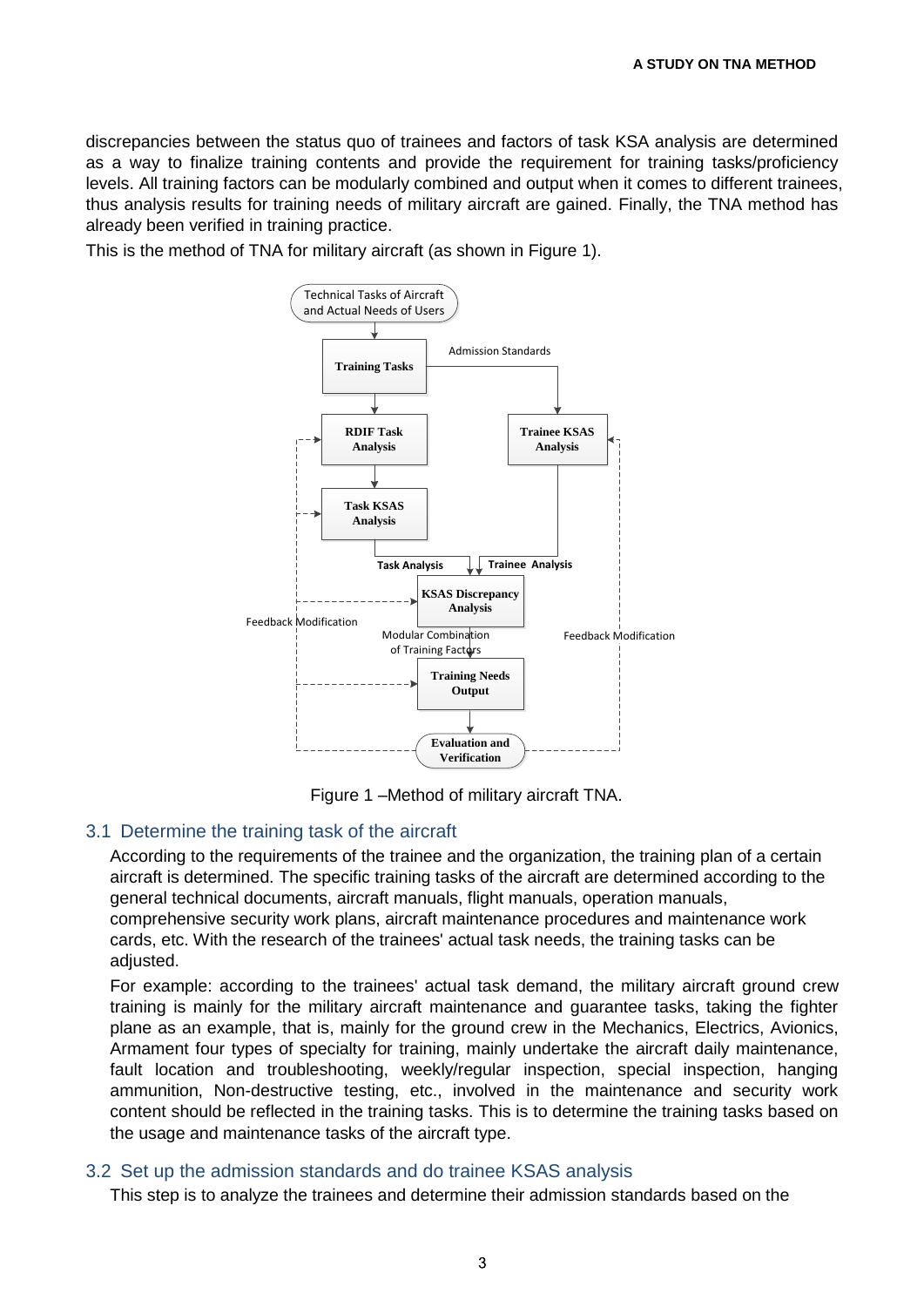aircraft tasks. The analysis is generally done in terms of knowledge, experience, and qualifications, including personal education and specialty, flight/maintenance experience, relevant training and certificates, etc.

The admission standards are set to ensure that the trainees have a certain professional foundation and learning ability, to ensure that they can better master the training content, to reduce repetitive training, and to improve the efficiency and quality of training. If the trainees do not meet the admission standards, they must supplement the corresponding training. To analyze of the knowledge (K), skills (S), attitude (A), and specialty (S) of the trainees, that includes three main areas of the information.

- The basic level of the trainees, including the level of education and vocational training of the institution;
- Trainees' career experience, years and qualifications of flying/maintaining similar aircraft;
- Previous training status of the trainees, etc.

Basing on the above information, we divide the trainees into four levels: primary, intermediate, advanced and special. The assessment method is as follows.

|             |                   | Basic knowledge (education, major, graduation institution) $(K_1)$                          |  |  |  |  |  |
|-------------|-------------------|---------------------------------------------------------------------------------------------|--|--|--|--|--|
|             | Knowledge $(K_1)$ | Professional knowledge (time of enlistment and profession) $(K_{12})$                       |  |  |  |  |  |
|             |                   | Troop education and training experience $(K_{13})$                                          |  |  |  |  |  |
|             |                   | Flight/maintenance experience $(S_1)$                                                       |  |  |  |  |  |
| Trainee     | Skills $(S_1)$    | Special situation handling/fault analysis and troubleshooting<br>experience $(S_{12})$      |  |  |  |  |  |
| <b>KSAS</b> |                   | Ability to learn $(A_1)$                                                                    |  |  |  |  |  |
| Analysis    | Attitude $(A_1)$  | Collaboration ability $(A_{12})$                                                            |  |  |  |  |  |
|             |                   | Language ability $(A_{13})$                                                                 |  |  |  |  |  |
|             | Specialty $(S)$   | Manned aircraft: aircrew (pilot), ground crew (Mechanics,<br>Electrics, Avionics, Armament) |  |  |  |  |  |
|             |                   | Unmanned aircraft: aircrew (pilot, task controller, link monitor,                           |  |  |  |  |  |
|             |                   | etc.), ground crew (Mechanics, Electrics, Avionics,                                         |  |  |  |  |  |
|             |                   | mission payload, ground station)                                                            |  |  |  |  |  |

The full score of trainee KSAS analysis is set to 100. It is recommended to use the expert scoring method and hierarchical analysis to determine the weight of each element of knowledge, skills, attitude, specialty for  $\alpha_i$  (i = 1, 2, 3), each element corresponds to a sub-weight of  $\alpha_i$  (j = 1, 2, 3), each element corresponds to a score of  $X_{ij}$ , the nth participant quality score of  $X_{n}$ .

$$
X_{n} = \sum_{i=1}^{3} \sum_{j=1}^{3} a_{i} a_{ij} X_{ij} \quad (n=1,2,3 \cdots) \quad (i=1, 2, 3; j=1, 2, 3) ; \tag{1}
$$

The training was divided into four levels according to the KSAS analysis scores of trainees, as shown in Table 2.

|                         | $1000$ $\mu$ $\sigma$ $1110$ 10 $\sigma$ to $101$ trainted the $100$ to all anyons |  |  |  |
|-------------------------|------------------------------------------------------------------------------------|--|--|--|
| <b>Class level</b>      | Score X                                                                            |  |  |  |
| Primary $(1)$           | X < 60                                                                             |  |  |  |
| Intermediate $(\Pi)$    | 60≤X<75                                                                            |  |  |  |
| $Advanced(\mathbb{II})$ | 75≤X<90                                                                            |  |  |  |
| Special(IV)             | X≥90                                                                               |  |  |  |

Table 2 –The level of trainee KSAS analysis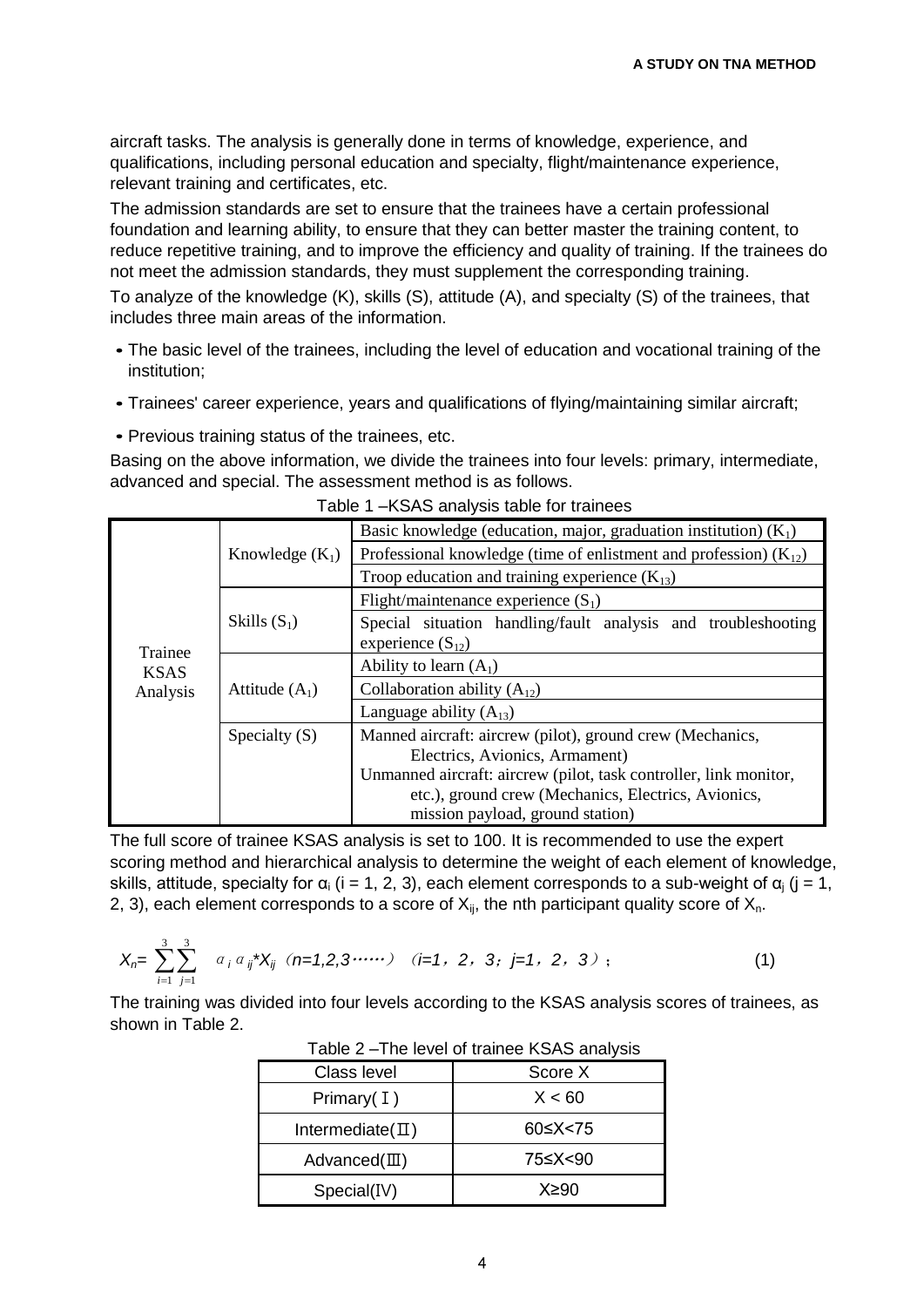### 3.3 RDIF analysis

For the training tasks identified in step 3.1, each task is analyzed for readiness, difficulty, importance and frequency (RDIF) according to different specialties.

- Readiness refers to the impact of the parts performing the task on the aircraft integrity rate (refer to the domestic classification standards for important life parts);
- Difficulty refers to the difficulty of completing the task, generally considered whether special skills, special tools and equipment, proximity, etc., as long as any of the conditions are met, can be judged as difficult;
- Importance refers to the assessment of the impact of the completion of the task on flight safety and mission accomplishment;
- Frequency refers to the frequency of performing the task, which needs to be considered in terms of task interval and component reliability.

After RDIF task analysis (analysis criteria [4] shown in Figure 2), a list of tasks that need further analysis can be obtained.



Figure 2 –Criteria of RDIF analysis

#### 3.4 Task KSAS analysis

For the tasks RDIF analysis, the knowledge, skill, attitude and specialty required to complete the task are further analyzed, i.e. task KSAS analysis.

| Type    | Elements of<br>Analysis | <b>Analysis Elements</b>                                                                 |  |  |  |  |
|---------|-------------------------|------------------------------------------------------------------------------------------|--|--|--|--|
| Aircrew |                         | Functional overview, composition and location $(K_{21})$                                 |  |  |  |  |
|         | Knowledge $(K_2)$       | Basic operations, instructions and controls, working<br>principle description $(K_{22})$ |  |  |  |  |

Table 3 –Task KSAS Analysis Table (Manned)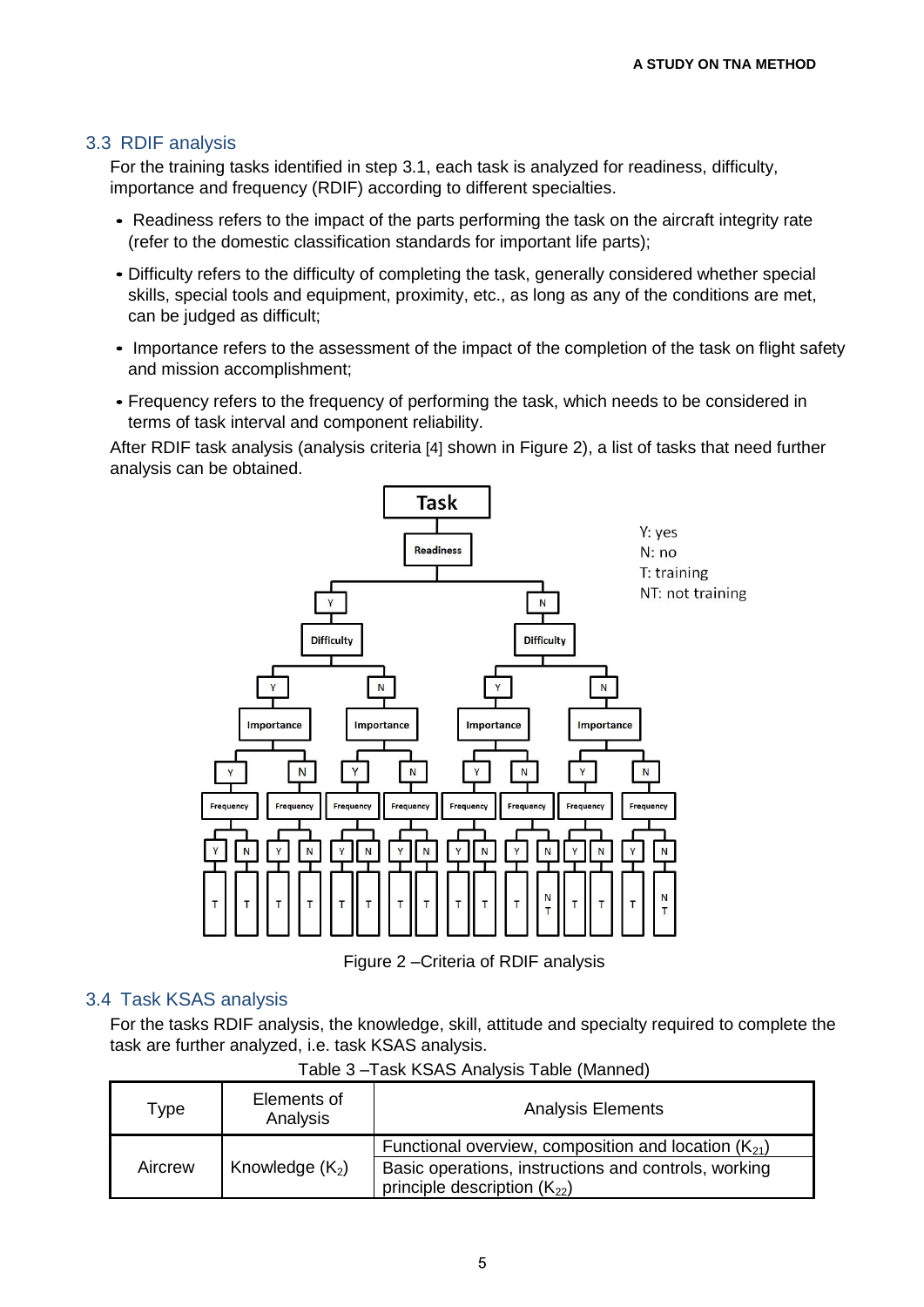| Type   | Elements of<br>Analysis | <b>Analysis Elements</b>                                                                                          |  |  |  |  |
|--------|-------------------------|-------------------------------------------------------------------------------------------------------------------|--|--|--|--|
|        |                         | Working principle analysis, out-of-field flight failure<br>analysis, troubleshooting strategy analysis $(K_{23})$ |  |  |  |  |
|        |                         | Display identification, basic operations $(S_{21})$                                                               |  |  |  |  |
|        | Skill $(S_2)$           | Basic piloting techniques, air warfare skills and<br>emergency response $(S_{22})$                                |  |  |  |  |
|        |                         | Joint warfare, system operations $(S_{23})$                                                                       |  |  |  |  |
|        | Attitude $(A_2)$        | Flight precautions, safety warnings $(A_{21})$                                                                    |  |  |  |  |
|        |                         | Site management, teamwork $(A_{22})$                                                                              |  |  |  |  |
|        |                         | Functional overview, composition and location $(K_{21})$                                                          |  |  |  |  |
|        | Knowledge $(K_2)$       | Identification of special tooling, instructions and<br>controls, working principle description $(K_{22})$         |  |  |  |  |
|        |                         | Working principle analysis, typical field failure analysis,<br>troubleshooting strategy analysis $(K_{23})$       |  |  |  |  |
| Ground |                         | Component identification $(S_{21})$                                                                               |  |  |  |  |
| crew   | Skill $(S_2)$           | Basic operation and diligence, component disassembly<br>and testing, general troubleshooting $(S_{22})$           |  |  |  |  |
|        |                         | Typical troubleshooting, functional inspection, typical<br>parts replacement $(S_{23})$                           |  |  |  |  |
|        |                         | Maintenance precautions, safety warnings $(A_{21})$                                                               |  |  |  |  |
|        | Attitude $(A_2)$        | Site management, teamwork $(A_{22})$                                                                              |  |  |  |  |

## 3.5 KSAS Discrepancy Analysis

According to the results of trainee KSAS and task KSAS analysis, the discrepancies between the current KSAS status of trainees and the KSAS of task can be obtained. Therefore, the training contents for trainees and the target level requirements can be achieved. Moreover, typical fault analysis, product optimization and upgrading according to the actual usage of the aircraft can be added.

All training contents can be divided into two categories: knowledge and skills. The classification of tasks and proficiency requirements are indicated by a combination of numbers and letters, respectively. The requirements of knowledge-based tasks are represented by capital letters, and the requirements of skill-based tasks are represented by lowercase letters, which are combined with numbers representing different proficiency levels to indicate the mastery requirements of the profession for a particular task (see Table 4), e.g., 1a and 1A represent the minimum proficiency requirements for skill-based and knowledge-based tasks, respectively.

| $1$ able $\pm$ -THe requirements for training task or unicrent levels |                |                                                                                                                                                   |  |  |  |  |  |
|-----------------------------------------------------------------------|----------------|---------------------------------------------------------------------------------------------------------------------------------------------------|--|--|--|--|--|
|                                                                       | Level<br>Value | Requirements                                                                                                                                      |  |  |  |  |  |
| Task<br>Performance                                                   |                | (Extremely limited) Can do simple parts of the task. Needs to be told or<br>shown how to do most of the task.                                     |  |  |  |  |  |
| Levels                                                                | 2              | (Partially proficient) Can do most parts of the task. Needs help only on<br>hardest parts. May not meet local demands for speed or accuracy.      |  |  |  |  |  |
|                                                                       | 3              | (Complete all) Can do all parts of the task. Needs only a spot check of<br>completed work. Meets minimum local demands for speed and<br>accuracy. |  |  |  |  |  |
|                                                                       | 4              | (Highly Proficient) Can do the complete task quickly and accurately.                                                                              |  |  |  |  |  |
| Task                                                                  | a              | (Nomenclature) Can name parts, tools, and simple facts about the task.                                                                            |  |  |  |  |  |
| Knowledge<br>Levels                                                   | b              | (Procedures) Can determine step-by-step procedures for doing the<br>cask.                                                                         |  |  |  |  |  |

# Table 4 –The requirements for training task of different levels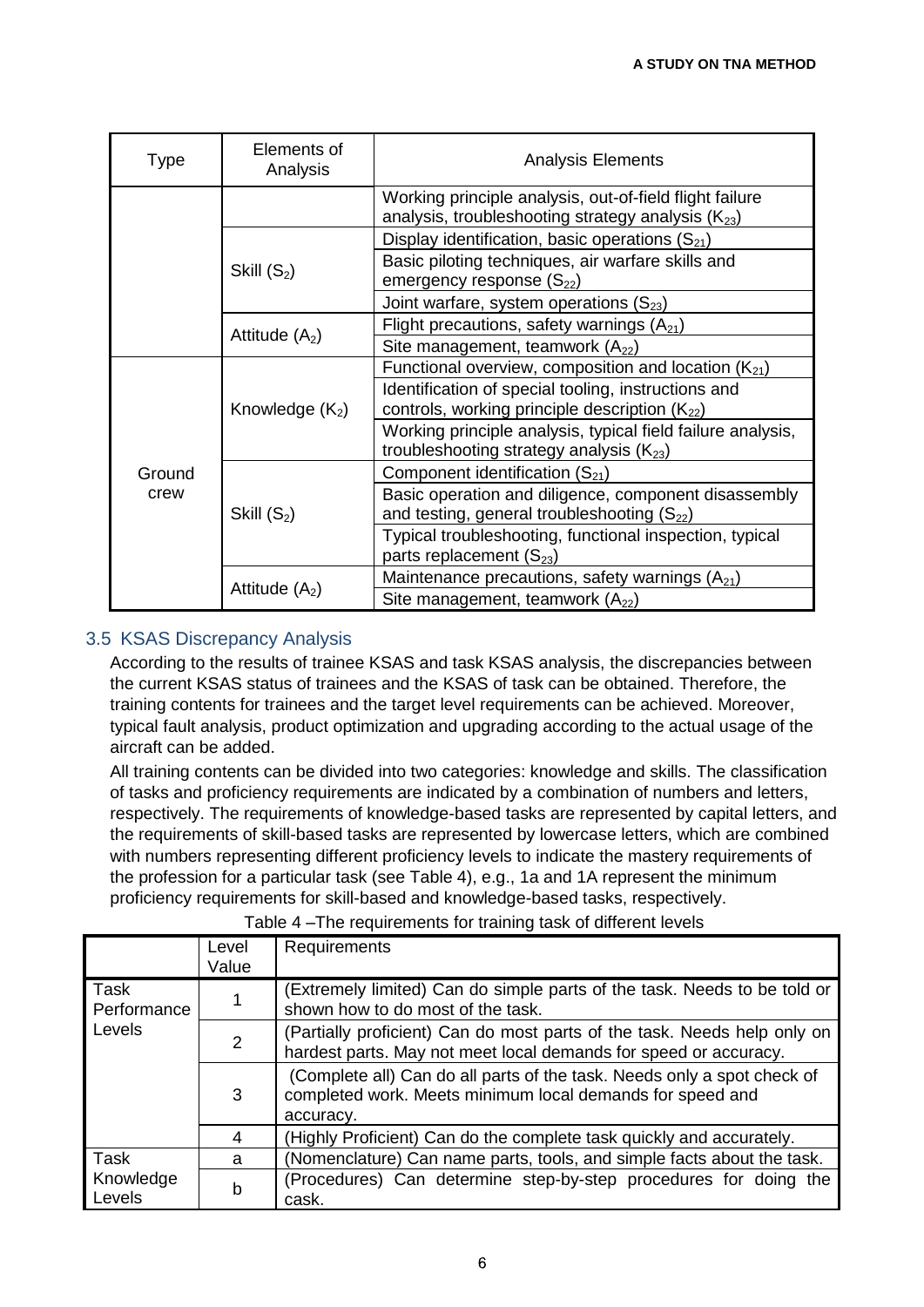|                                | Level<br>Value | Requirements                                                                                                |
|--------------------------------|----------------|-------------------------------------------------------------------------------------------------------------|
| Subject<br>Knowledge<br>Levels | C              | (Operating Principles) Can explain why and when the task must be<br>done and why each step is needed.       |
|                                | d              | (Complete Theory) Can predict, identify, and solve problems about the<br>task.                              |
|                                | A              | (Facts) Can identify basic facts and terms about the subject.                                               |
|                                | B              | (Principles) Can explain the relationship of basic facts and state general<br>principles about the subject. |
|                                | C              | (Analysis) Can analyze facts and principles and draw conclusions about<br>the subject.                      |
|                                | D              | (Evaluation) Can evaluate conditions and make proper decisions about<br>the subject.                        |



Figure 3 –Different levels of Training requirements (recommended)

## 3.6 Training Needs Output

Based on the above analysis, the training tasks are further refined according to the specialty classification of the trainees.

For example, the specialty classification of manned ground crew are divided into four categories, Mechanics, Armament, Electrics and Avionics, i.e. Class I, Class II, Class III and Class IV for Mechanics, Class I, Class II, Class III and Class IV for Armament, Class I, Class II, Class Ⅲ and Class Ⅳ for Electrics, and Class Ⅰ, Class Ⅱ, Class Ⅲ and Class Ⅳ for Avionics.

According to the classification, the training elements of KSAS points are modularly combined, and the task and proficiency level requirements are given to meet the training targets. On the basis of the above combination, when developing training programs, the correlation and logic of military aircraft systems should be fully considered, and the order of training courses should be reasonably arranged, such as the overall of aircraft course should be placed before the subsystem courses.

## 3.7 Evaluation and Verification

In order to ensure the quality of TNA for military aircraft, a quality control process of expert committee and expert evaluation is introduced. The expert committee is generally composed of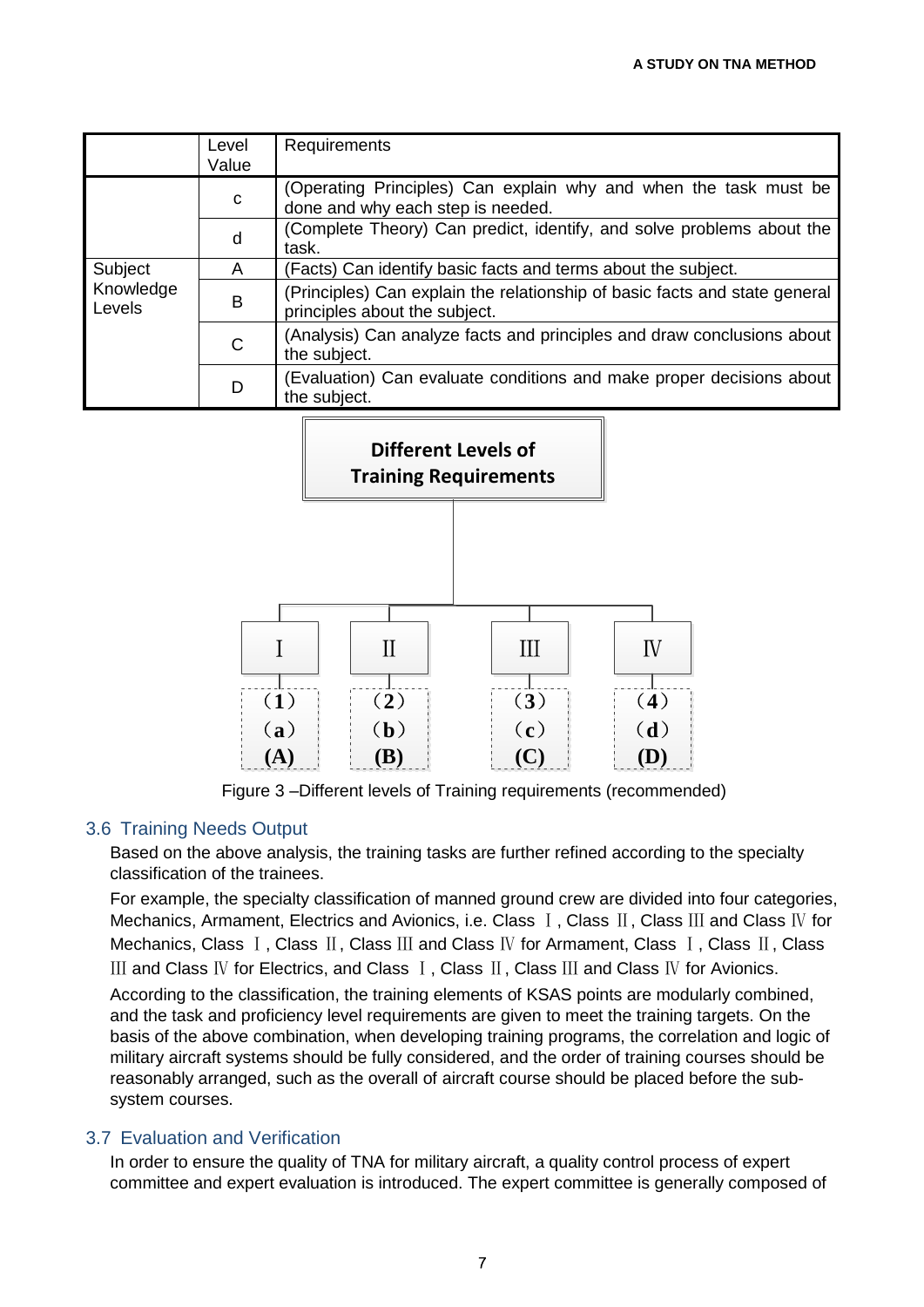air/ground crew, training instructors, system designers and technical workers who have flight/maintenance experience with the corresponding aircraft or similar aircraft.

Expert evaluation is the final step of the TNA method which determines the final content of each training (training contents, training level, etc.). Any points that need to be discussed or disputed during the process of TNA are referred to the expert committee for decision.

The training needs determined by the expert committee deliberations need to be fully tried and verified in the military aircraft manufacturer's internal maintenance training, which can feedback on the training effects. The training needs should be optimized and updated continuously, and the process should be under quality control.

This is the entire process of the TNA for military aircraft.

### **4. Quality Control Process**

Each step of the above TNA should be clearly recorded in a standardized manner in order to achieve quality control of the process and as a basis for continuous improvement depend on usage feedback.



Figure 4 –Quality control process

## **5. Example Analysis**

According to the study of TNA for military aircraft, the cockpit cover system of a certain aircraft (system code 56) was selected as the example. And a trainee of ground crew who graduated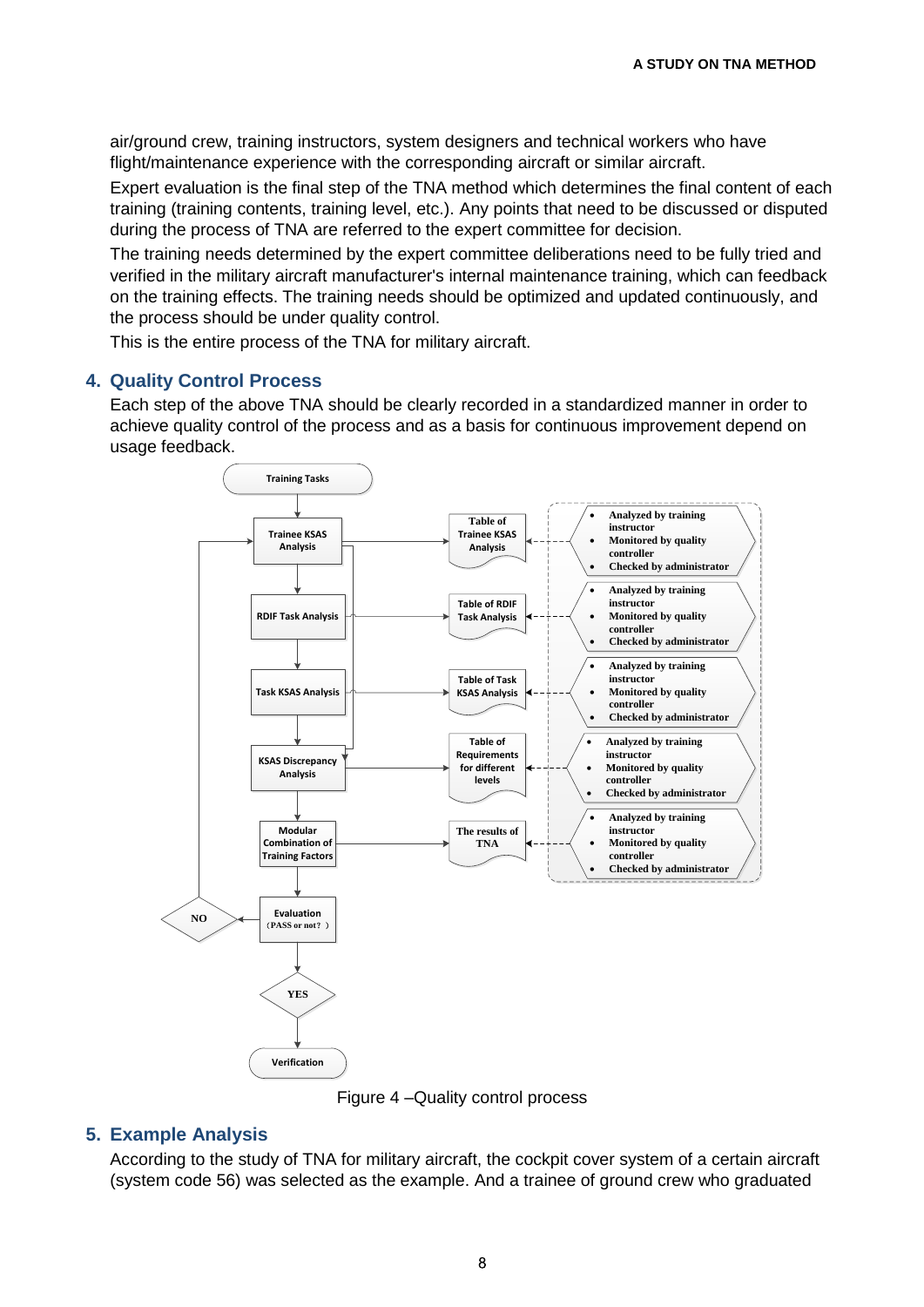from an aviation academy with a bachelor's degree, engaged in the work of a maintenance Armament personnel for two years, and received theoretical training of Armament specialty of other aircraft, was taken as an example for analysis.

First, the basic maintenance tasks are determined according to the maintenance regulations of this aircraft, and adjusted and optimized according to the actual needs of the trainee. Thus, the specific tasks are confirmed and shown in Figure 5.

|                                        | Maintenance timing               | <b>Task Number</b>  | Task / Subtask                                        |  |  |  |
|----------------------------------------|----------------------------------|---------------------|-------------------------------------------------------|--|--|--|
|                                        |                                  | 56-40-00-00A-310A-D | Cockpit cover drop system-visual inspection           |  |  |  |
|                                        | 1.1 Pre-flight inspection        | 56-50-00-00A-310A-D | Cockpit cover rupture system-appearance check         |  |  |  |
|                                        |                                  | 56-40-00-00A-310A-D | Cockpit cover drop system-visual inspection           |  |  |  |
| 1 Aircraft preparation                 | 1.2 Pre-flight inspection again  | 56-50-00-00A-310A-D | Cockpit cover rupture system-appearance check         |  |  |  |
|                                        |                                  | 56-40-00-00A-310A-D | Cockpit cover drop system-visual inspection           |  |  |  |
|                                        | 1.3 Post-flight inspection       | 56-50-00-00A-310A-D | Cockpit cover rupture system-appearance check         |  |  |  |
|                                        |                                  | 56-10-00-00A-340A-D | Windshield subsystem-appearance check                 |  |  |  |
|                                        | 2.1 Work every 25±5 hours        | 56-20-00-00A-310A-D | Cockpit cover subsystem-appearance inspection         |  |  |  |
| 2 Periodic work                        |                                  | 56-30-00-00A-340A-D | Cockpit cover normal system-functional check          |  |  |  |
| 3 Periodic operation                   | 2.2 Work every 50±5 flight hours | 56-40-00-00A-310A-D | Cockpit cover drop system-visual inspection           |  |  |  |
|                                        |                                  | 56-50-00-00A-310A-D | Cockpit cover rupture system-appearance check         |  |  |  |
|                                        | 3.1 Every 300±25 flight hours    | 56-40-00-00A-340A-D | Cockpit Canopy Drop System-Functional Check           |  |  |  |
|                                        |                                  | 56-50-00-00A-340A-D | Cockpit cover rupture system - functional check       |  |  |  |
|                                        |                                  | 56-40-01-00A-920A-D | Mechanical Detonator I - Disassembly and Installation |  |  |  |
|                                        |                                  | 56-40-02-00A-920A-D | Mechanical detonator II - disassembly                 |  |  |  |
|                                        |                                  | 56-40-03-00A-920A-D | Explosion transmission system - disassembly           |  |  |  |
|                                        |                                  | 56-40-04-00A-920A-D | Shut-off valve - disassembly                          |  |  |  |
| 4 Specialized<br>calibration and other | 4.1 Non-scheduled inspection -   | 56-40-07-00A-920A-D | Flying target detonation device - disassembly         |  |  |  |
| work                                   | special inspection               | 56-40-08-00A-920A-D | Gas throwing actuator-disassembly                     |  |  |  |
|                                        |                                  | 56-50-02-00A-920A-D | Mechanical detonator III - disassembly                |  |  |  |
|                                        |                                  | 56-50-03-00A-920A-D | Flying target detonation device - disassembly         |  |  |  |
|                                        |                                  | 56-50-04-00A-920A-D | Micro-exploding cable - glue patch                    |  |  |  |
|                                        |                                  | 56-50-04-00A-920A-D | Micro-exploding cable - replacement                   |  |  |  |

Figure 5 –Maintenance tasks

Second, set the admission standards for the trainees (with college degree or above in aviation, with more than one year of basic maintenance experience in related professions, and need to have basic maintenance knowledge and theoretical foundation of maintenance Armament specialty). For example, the trainee meets the admission standards. Furthermore, trainee KSAS analysis of the trainee shows that the scores of analysis results are 89 and the information is shown in Figure 6.

|  |                                 | <b>Elements</b>                                       | <b>Key Points</b>                                                                           | Trainee's information                                                    | Score    |
|--|---------------------------------|-------------------------------------------------------|---------------------------------------------------------------------------------------------|--------------------------------------------------------------------------|----------|
|  |                                 | Knowledge<br>(K1)                                     | Basic knowledge (education, major,<br>$\sigma$ graduation institution) ( $K_1$ )            | graduated from an aviation academy with a<br>bachelor's degree           | 100      |
|  |                                 |                                                       | Professional knowledge (time of enlistment<br>and profession) $(K_{12})$                    | engaged in the work of a maintenance<br>Armament personnel for two years | 90       |
|  |                                 | Troop education and training experience<br>$(K_{13})$ | received theoretical training of Armament<br>specialty of other aircraft                    | 90                                                                       |          |
|  | <b>Trainee KSAS</b><br>Analysis | Skills (S1)                                           | Flight/maintenance experience $(S_1)$                                                       | had maintenance experience of 1.5 years                                  | 85       |
|  |                                 |                                                       | Special situation handling/fault analysis and<br>troubleshooting experience $(S_{12})$      | had troubleshooting experience about 1year                               | 85       |
|  |                                 | Attitude (A1)                                         | Ability to learn $(A_1)$                                                                    | Good                                                                     | 90       |
|  |                                 |                                                       | Collaboration ability $(A_{12})$                                                            | Good                                                                     | 90       |
|  |                                 |                                                       | Language ability $(A_{13})$                                                                 | Good                                                                     | 90       |
|  |                                 | Specialty (S)                                         | Manned aircraft: aircrew (pilot), ground crew<br>(Mechanics, Electrics, Avionics, Armament) | <b>Armament</b>                                                          | Armament |
|  |                                 |                                                       |                                                                                             | The scores of trainee's KSAS analysis                                    | 89       |
|  |                                 |                                                       |                                                                                             |                                                                          |          |

| Figure 6 - The results of trainee KSAS analysis |
|-------------------------------------------------|
|-------------------------------------------------|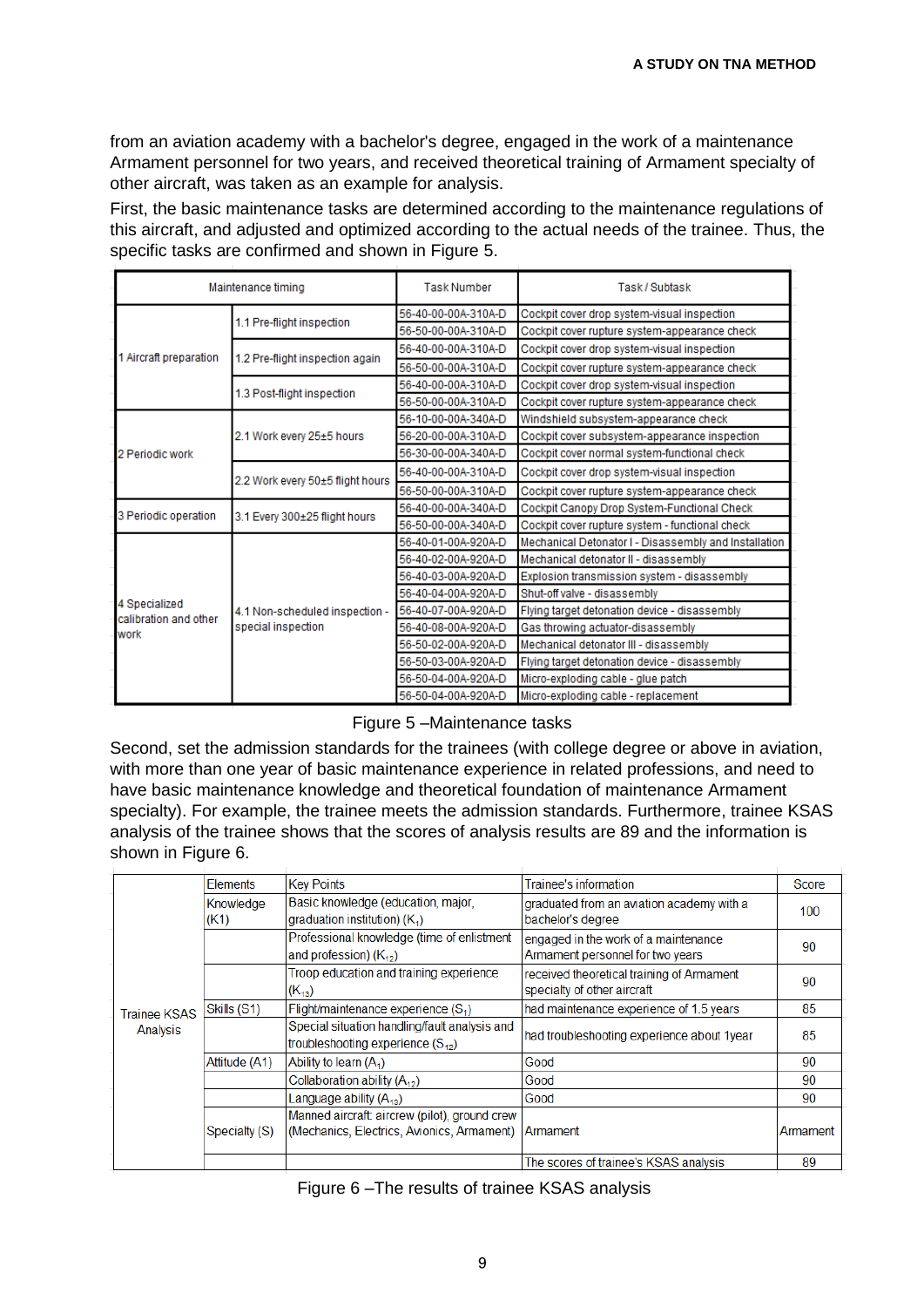| SN             |                                                          | Readiness (R)<br>Difficulty (D)<br>Task / Subtask |     |                                  | Importance (I) |                  | Frequency (F) |                                          | Whether |                    |
|----------------|----------------------------------------------------------|---------------------------------------------------|-----|----------------------------------|----------------|------------------|---------------|------------------------------------------|---------|--------------------|
|                |                                                          | Judgment basis                                    |     | Intact Uudgment basis Difficulty |                | Judament basis   | Importance    | Judgment basis                           |         | Frequent to choose |
| 1              | Cockpit cover drop system-visual<br>inspection           | No impact                                         | No  | None                             | No.            | No impact        | No            | Less than or equal to<br>50 flight hours | Yes     | Yes                |
| $\overline{2}$ | Cockpit cover rupture system-<br>appearance check        | Affects readiness                                 | Yes | None                             | No             | Impact on safety | Yes           | Less than or equal to<br>50 flight hours | Yes     | Yes                |
| 3              | Windshield subsystem-appearance check Affects readiness  |                                                   | Yes | None                             | No             | Impact on safety | Yes           | Less than or equal to<br>50 flight hours | Yes     | Yes                |
| 4              | Cockpit cover subsystem-appearance<br>inspection         | Affects readiness                                 | Yes | None                             | No             | Impact on safety | Yes           | Less than or equal to<br>50 flight hours | Yes     | Yes                |
| 5              | Cockpit cover normal system-functional<br>check          | Affects readiness                                 | Yes | None                             | No             | Impact on safety | Yes           | Less than or equal to<br>50 flight hours | Yes     | Yes                |
| 8              | Cockpit Canopy Drop System-Functional<br>Check           | Affects readiness                                 | Yes | Special<br>equipment             | Yes            | Impact on safety | Yes           | Greater than 50 flight<br>hours          | No      | Yes                |
| $\overline{7}$ | Cockpit cover rupture system -<br>functional check       | Affects readiness                                 | Yes | Special<br>equipment             | Yes            | Impact on safety | Yes           | Greater than 50 flight<br>hours          | No      | Yes                |
| 8              | Mechanical Detonator I - Disassembly<br>and Installation | Affects readiness                                 | Yes | None                             | No             | Impact on safety | Yes           | Greater than 50 flight<br>hours          | No      | Yes                |
| 9              | Mechanical detonator II - disassembly                    | Affects readiness                                 | Yes | None                             | No             | Impact on safety | Yes           | Greater than 50 flight<br>hours          | No      | Yes                |
| 10             | Explosion transmission system -<br>disassembly           | Affects readiness                                 | Yes | Difficult to<br>access           | Yes            | Impact on safety | Yes           | Greater than 50 flight<br>hours          | No      | Yes                |
| 11             | Shut-off valve - disassembly                             | Affects readiness                                 | Yes | None                             | No             | Impact on safety | Yes           | Greater than 50 flight<br>hours          | No      | Yes                |
| 12             | Flying target detonation device -<br>disassembly         | Affects readiness                                 | Yes | None                             | No             | Impact on safety | Yes           | Greater than 50 flight<br>hours          | No      | Yes                |
| 13             | Gas throwing actuator-disassembly                        | Affects readiness                                 | Yes | None                             | No             | Impact on safety | Yes           | Greater than 50 flight<br>hours          | No      | Yes                |
| 14             | Mechanical detonator III - disassembly                   | Affects readiness                                 | Yes | None                             | No             | Impact on safety | Yes           | Greater than 50 flight<br>hours          | No      | Yes                |
| 15             | Flying target detonation device -<br>disassembly         | Affects readiness                                 | Yes | None                             | No             | Impact on safety | Yes           | Greater than 50 flight<br>hours          | No      | Yes                |
| 16             | Micro-exploding cable - glue patch                       | Affects readiness                                 | Yes | Special<br>equipment             | Yes            | Impact on safety | Yes           | Greater than 50 flight<br>hours          | No      | Yes                |
| 17             | Micro-exploding cable - replacement                      | Affects readiness                                 | Yes | Special<br>equipment             | Yes            | Impact on safety | Yes           | Greater than 50 flight<br>hours          | No      | Yes                |

Third, do the RDIF analysis of tasks, so as to get the sub-tasks that should be trained and required further analysis. The analysis results are shown in Figure 7.

Figure 7 –The results of RDIF analysis

Fourth, for the sub-tasks gained by RDIF, task KSAS analysis is conducted, and the knowledge points of training content are obtained. The analysis results are shown in Figure 8.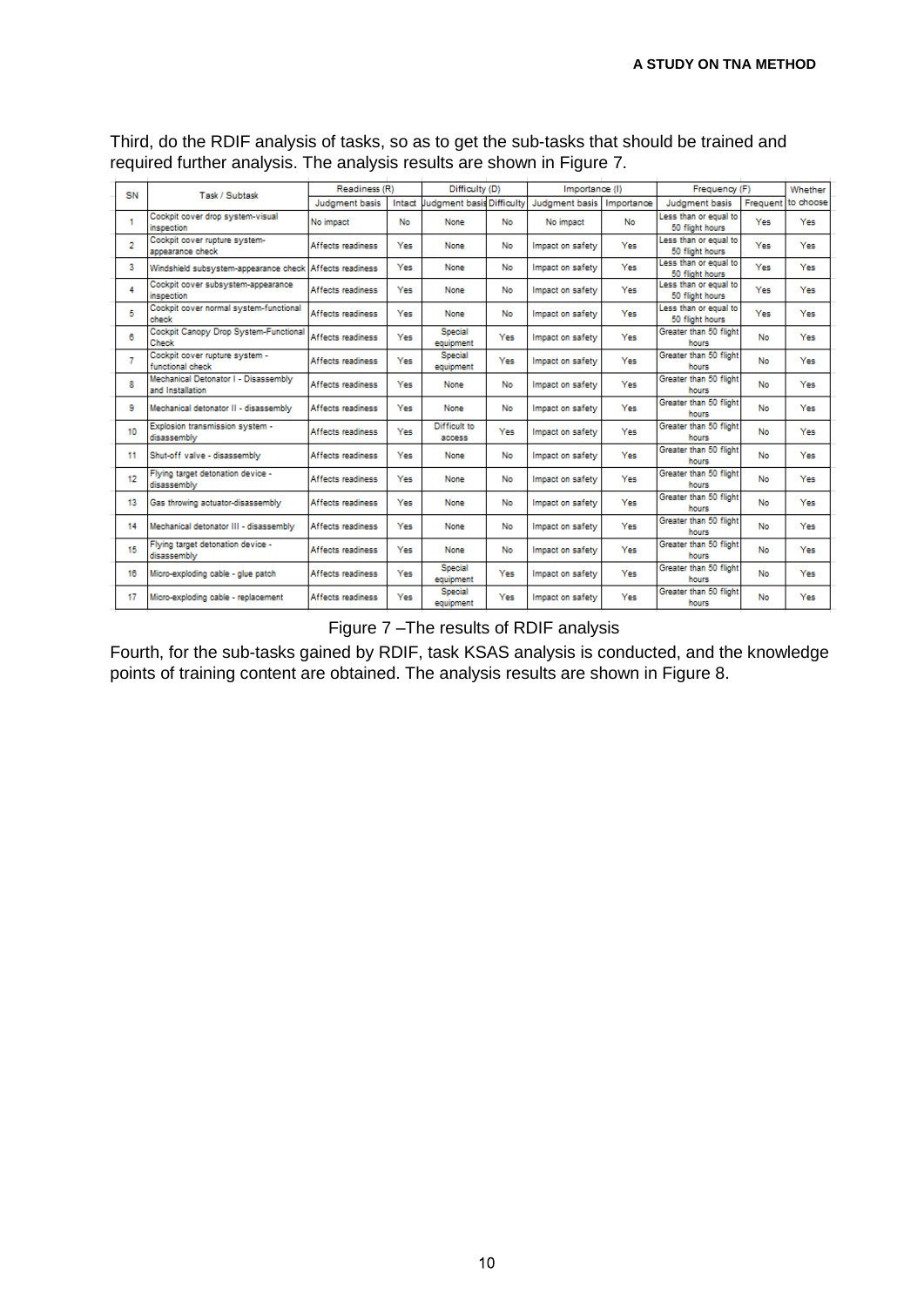|                         |                                                        | Knowledge (K)                                          |                                                                                                                   |                                                                       |                                      |                                                                                                                 |                                                                                           | Attitude (A)                                           | Specialty(S)                   |                     |
|-------------------------|--------------------------------------------------------|--------------------------------------------------------|-------------------------------------------------------------------------------------------------------------------|-----------------------------------------------------------------------|--------------------------------------|-----------------------------------------------------------------------------------------------------------------|-------------------------------------------------------------------------------------------|--------------------------------------------------------|--------------------------------|---------------------|
|                         |                                                        | K1                                                     | K2                                                                                                                | K3                                                                    | S1                                   | S2                                                                                                              | S3                                                                                        | A1                                                     | A2                             | s                   |
| SN                      | Task / Subtask                                         | Functional<br>overview.<br>composition<br>and location | Identification of<br>special tooling.<br>instructions and<br>controls.<br>description of<br>working<br>principles | Analysis of<br>operating principles.<br>emission strategy<br>analysis | Component<br>identification          | <b>Basic operation</b><br>and diligence.<br>component<br>disassembly and<br>testing, general<br>traubleshooting | Typical<br>troubleshooti<br>na, functional<br>inspection,<br>typical parts<br>replacement | Maintenan<br>ĊВ<br>precaution<br>s. safety<br>warnings | Site<br>management<br>teamwork | Specialties         |
| 1                       | Cockpit cover drop system-                             | Composed                                               |                                                                                                                   |                                                                       | Component location                   | Basic operations                                                                                                |                                                                                           |                                                        |                                | Mechanics, Armament |
|                         | visual inspection                                      | Position                                               |                                                                                                                   |                                                                       | identification                       |                                                                                                                 |                                                                                           |                                                        |                                | Mechanics, Armament |
| $\overline{\mathbf{z}}$ | Cockpit cover rupture system-                          | Composed                                               |                                                                                                                   |                                                                       | Component location                   | Basic operations                                                                                                |                                                                                           |                                                        |                                | Mechanics, Armament |
|                         | appearance check                                       | Position                                               |                                                                                                                   |                                                                       | identification                       |                                                                                                                 |                                                                                           |                                                        |                                | Mechanics, Armament |
| з                       | Windshield subsystem-                                  | Composed                                               |                                                                                                                   |                                                                       | Component location                   | Basic operations                                                                                                |                                                                                           |                                                        |                                | Mechanics. Armament |
|                         | appearance check                                       | Position                                               |                                                                                                                   |                                                                       | identification                       |                                                                                                                 |                                                                                           |                                                        |                                | Mechanics, Armament |
| 4                       | Cockpit cover subsystem-                               | Composed                                               |                                                                                                                   |                                                                       | Component location                   | Basic operations                                                                                                |                                                                                           |                                                        |                                | Mechanics, Armament |
|                         | appearance inspection                                  | Position                                               |                                                                                                                   |                                                                       | identification                       |                                                                                                                 |                                                                                           | Safety                                                 |                                | Mechanics, Armament |
|                         | Cockpit cover normal system -                          | <b>Function</b>                                        |                                                                                                                   | Working principle                                                     | Component location                   |                                                                                                                 |                                                                                           | waminos                                                | Site<br>Management             | Mechanics, Armament |
| Б                       | functional check                                       | Composed                                               |                                                                                                                   | analysis                                                              | identification                       | Basic operations                                                                                                |                                                                                           |                                                        |                                | Mechanics, Armament |
|                         |                                                        | Position                                               |                                                                                                                   |                                                                       |                                      |                                                                                                                 |                                                                                           |                                                        |                                | Mechanics, Armament |
|                         | Cockpit Canopy Drop System-<br><b>Functional Check</b> | Function                                               |                                                                                                                   | Working principle                                                     | Component location<br>identification | Basic operations                                                                                                |                                                                                           | Safety<br>wamings                                      | Site                           | Mechanics, Armament |
| g,                      |                                                        | Composed                                               |                                                                                                                   | analysis                                                              |                                      |                                                                                                                 |                                                                                           |                                                        | Management                     | Mechanics, Armament |
|                         |                                                        | Position                                               |                                                                                                                   |                                                                       |                                      |                                                                                                                 |                                                                                           |                                                        |                                | Mechanics, Armament |
|                         | Cockpit cover rupture system -<br>functional check     | Function                                               |                                                                                                                   | Working principle                                                     | Component location<br>identification | Basic operations                                                                                                |                                                                                           | Safety                                                 | Site<br>Management             | Mechanics, Armament |
| $\tau$                  |                                                        | Composed                                               |                                                                                                                   | analysis                                                              |                                      |                                                                                                                 |                                                                                           | wamings                                                |                                | Mechanics, Armament |
|                         |                                                        | Position                                               |                                                                                                                   |                                                                       |                                      |                                                                                                                 |                                                                                           |                                                        |                                | Mechanics, Armament |
| 8                       | Mechanical Detonator I -                               | Function                                               |                                                                                                                   |                                                                       | Component location                   | Basic operations                                                                                                | Component                                                                                 | Safety                                                 |                                | Armament            |
|                         | Disassembly and Installation                           | Position                                               |                                                                                                                   |                                                                       | identification                       |                                                                                                                 | replacement                                                                               | wamings                                                |                                | Armament            |
| G)                      | Mechanical detonator II -                              | Function                                               |                                                                                                                   |                                                                       | Component location                   | Basic operations                                                                                                | Component                                                                                 | Safety                                                 |                                | Armament            |
|                         | disassembly                                            | Position                                               |                                                                                                                   |                                                                       | identification                       |                                                                                                                 | replacement                                                                               | wamings                                                |                                | Armament            |
| 10                      | Explosion transmission system                          | Function                                               |                                                                                                                   |                                                                       | Component location                   | Basic operations                                                                                                | Component                                                                                 | Safety                                                 |                                | Armament            |
|                         | - disassembly                                          | Position                                               |                                                                                                                   |                                                                       | identification                       |                                                                                                                 | replacement                                                                               | wamings                                                |                                | Armament            |
| 11                      | Shut-off valve - disassembly                           | Function                                               |                                                                                                                   |                                                                       | Component location                   | Basic operations                                                                                                | Component                                                                                 | Safety                                                 |                                | Armament            |
|                         |                                                        | Position                                               |                                                                                                                   |                                                                       | identification                       |                                                                                                                 | replacement                                                                               | wamings                                                |                                | Armament            |
| 12                      | Flying target detonation device -                      | Function                                               |                                                                                                                   |                                                                       | Component location                   | Basic operations                                                                                                | Component                                                                                 | Safety                                                 |                                | Armament            |
|                         | disassembly                                            | Position                                               |                                                                                                                   |                                                                       | identification                       |                                                                                                                 | replacement                                                                               | wamings                                                |                                | Armament            |
| 13                      | Gas throwing actuator-                                 | Function                                               |                                                                                                                   |                                                                       | Component location                   | Basic operations                                                                                                | Component                                                                                 | Safety                                                 |                                | Armament            |
|                         | disassembly                                            | Position                                               |                                                                                                                   |                                                                       | identification                       |                                                                                                                 | replacement                                                                               | waminos                                                |                                | Armament            |
| 14                      | Mechanical detenator III -                             | Function                                               |                                                                                                                   |                                                                       | Component location                   | Basic operations                                                                                                | Component                                                                                 | Safety                                                 |                                | Armament            |
|                         | disassembly                                            | Position                                               |                                                                                                                   |                                                                       | identification                       |                                                                                                                 | replacement                                                                               | wamings                                                |                                | Armament            |
| 15                      | Flying target detonation device -                      | Function                                               |                                                                                                                   |                                                                       | Component location                   | Basic operations                                                                                                | Component                                                                                 | Safety                                                 |                                | Armament            |
|                         | disassembly                                            | Position                                               |                                                                                                                   |                                                                       | identification                       |                                                                                                                 | replacement                                                                               | wamings                                                |                                | Armament            |
| 16                      | Micro-exploding cable - glue                           | Function                                               | Identification                                                                                                    |                                                                       | Component location                   | Basic coerations                                                                                                | Troubleshooti                                                                             | Safety                                                 |                                | Armament            |
|                         | patch                                                  | Position                                               | Control                                                                                                           |                                                                       | identification                       |                                                                                                                 | ng skills                                                                                 | wamings                                                |                                | Armament            |
| 17                      | Micro-exploding cable -                                | Function                                               | Identification                                                                                                    |                                                                       | Component location                   |                                                                                                                 | Component                                                                                 | Safety                                                 |                                | Armament            |
|                         | replacement                                            | Position                                               | Control                                                                                                           |                                                                       | identification                       | Basic operations                                                                                                | replacement                                                                               | wamings                                                |                                | Armament            |
|                         |                                                        |                                                        |                                                                                                                   |                                                                       |                                      |                                                                                                                 |                                                                                           |                                                        |                                |                     |

Figure 8 –The results of task KSAS analysis

Fifth, according to the results of task KSAS and trainee KSAS analysis, it is determined the discrepancies between the current KSAS status of trainees and the KSAS of task can be obtained, so as to determine the training contents of the training and give the training task level requirements. The analysis results are shown in Figure 9.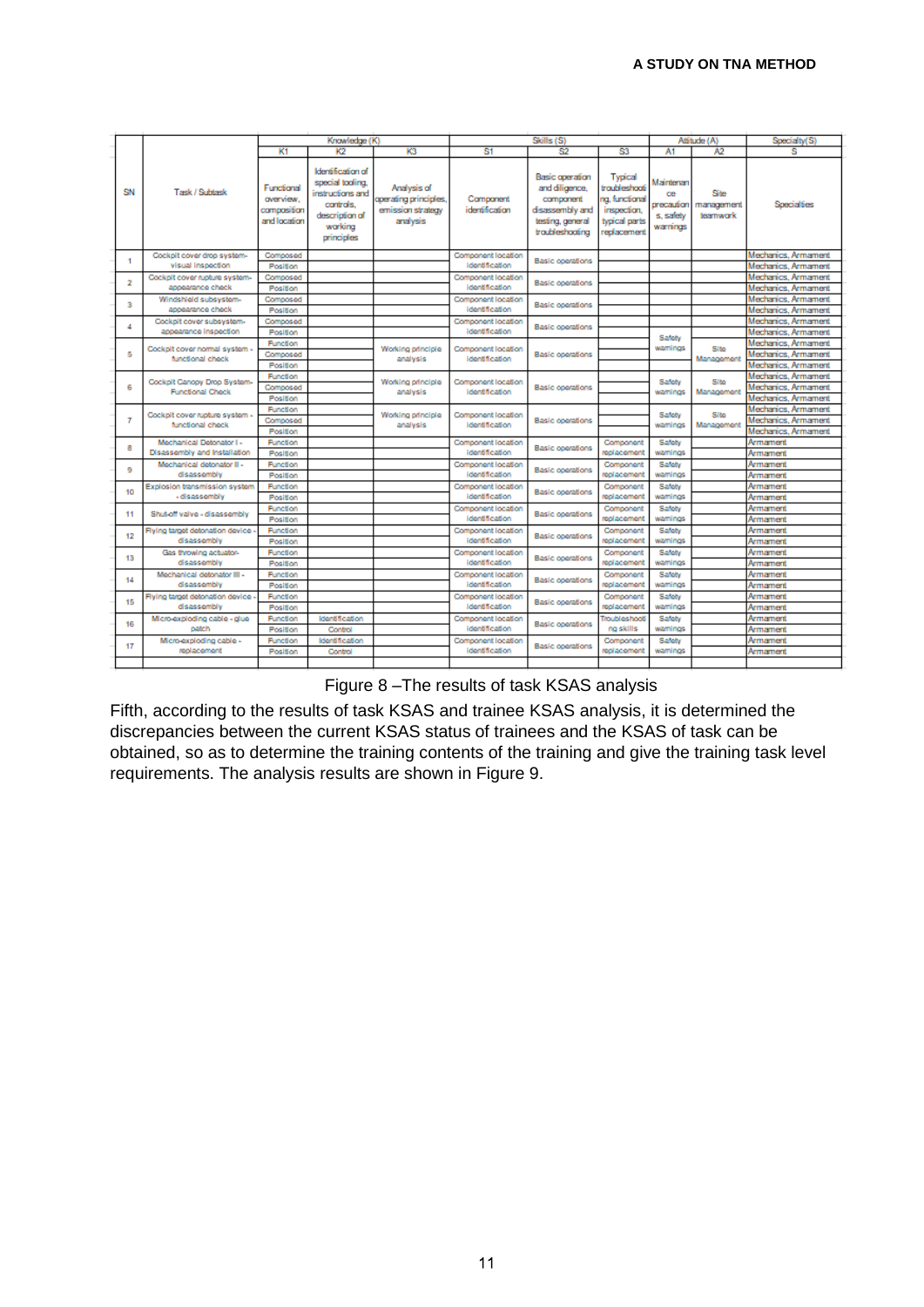| Work card chapter | Theoretical content             | <b>Training Elements</b>            | Task/proficiency level |
|-------------------|---------------------------------|-------------------------------------|------------------------|
|                   |                                 | Composed                            | 3C                     |
| 56-10             | Windscreen subsystem            | Position                            | 3C                     |
|                   |                                 | <b>Component identification</b>     | 3 <sub>c</sub>         |
|                   |                                 | Composed                            | 3C                     |
| 56-20             | Cockpit cover subsystem         | Position                            | 3C                     |
|                   |                                 | <b>Component identification</b>     | 3 <sub>c</sub>         |
|                   |                                 | Function                            | 3C                     |
|                   |                                 | Composed                            | 3C                     |
| 56-30             | Hatch normal system             | Position                            | 3C                     |
|                   |                                 | Principle of operation              | 3C                     |
|                   |                                 | <b>Component identification</b>     | 3 <sub>c</sub>         |
|                   |                                 | <b>Function</b>                     | 3C                     |
|                   |                                 | Composed                            | 3C                     |
|                   |                                 | Position                            | 3C                     |
|                   | Cockpit cover throwing system   | Principle of operation              | 3C                     |
|                   |                                 | Component identification            | 3 <sub>c</sub>         |
|                   |                                 | Component replacement               | 3 <sub>c</sub>         |
| 56-40             | Mechanical detonator I          | Disassembly operation               | 3 <sub>c</sub>         |
|                   | Mechanical detonator II         | Disassembly operation               | 3 <sub>c</sub>         |
|                   | Explosion transmission system   | Disassembly operation               | 3 <sub>c</sub>         |
|                   | Shut-off valve                  | Disassembly operation               | 3 <sub>c</sub>         |
|                   | Flying target detonator         | Disassembly operation               | 3 <sub>c</sub>         |
|                   | Gas throwing actuator cylinder  | Disassembly operation               | 3 <sub>c</sub>         |
|                   |                                 | <b>Function</b>                     | 3C                     |
|                   |                                 | Composed                            | 3C                     |
|                   |                                 | Position                            | 3C                     |
|                   |                                 | Principle of operation              | 3C                     |
|                   | Cockpit cover rupture system    | Outfield failure principle analysis | 3C                     |
| 58-50             |                                 | Component identification            | 3c                     |
|                   |                                 | Component replacement               | 3 <sub>c</sub>         |
|                   |                                 | Troubleshooting strategy            | 3C                     |
|                   | Mechanical Exploder III         | Disassembly operation               | 3 <sub>c</sub>         |
|                   | Flying target detonator         | Disassembly operation               | 3 <sub>c</sub>         |
|                   | <b>Typical Failure Analysis</b> | Outfield failure principle analysis | 3C                     |
|                   |                                 | <b>Troubleshooting steps</b>        | 3C                     |
| None              |                                 | <b>Field disposal situation</b>     | 3C                     |
|                   |                                 | Notification of major failures      | 3C                     |
|                   |                                 | Product optimization and upgrade    | 3C                     |

Figure 9 –The results of KSAS discrepancies analysis

Sixth, there are many training points obtained from KSAS analysis, and it is necessary to carry out modular combination of training points to facilitate knowledge systematization, so as to get the initial training content of the cockpit cover system. The analysis results are shown in Figure 10.

| Work card chapter | Theoretical content             | <b>Training Elements</b>            | Task/proficiency level | <b>Theoretical hours</b> |  |
|-------------------|---------------------------------|-------------------------------------|------------------------|--------------------------|--|
| 56-10             | Windscreen subsystem            | Composed                            | 3C                     | 0.5                      |  |
|                   |                                 | Position                            | 3C                     |                          |  |
| 56-20             | Cockpit cover subsystem         | Composed                            | 3C                     | 0.5                      |  |
|                   |                                 | Position                            | 3C                     |                          |  |
|                   |                                 | <b>Function</b>                     | 3C                     |                          |  |
|                   |                                 | Composed                            | 3C                     |                          |  |
| 56-30             | Hatch normal system             | Position                            | 3C                     |                          |  |
|                   |                                 | Principle of operation              | 3C                     |                          |  |
|                   |                                 | Outfield failure principle analysis | 3C                     |                          |  |
|                   |                                 | <b>Function</b>                     | 3C                     |                          |  |
|                   |                                 | Composed                            | 3С                     |                          |  |
| 56-40             | Cockpit cover throwing system   | Position                            | 3C                     |                          |  |
|                   |                                 | Principle of operation              | 3C                     |                          |  |
|                   |                                 | Outfield failure principle analysis | 3C                     |                          |  |
| 58-50             |                                 | <b>Function</b>                     | 3C                     |                          |  |
|                   |                                 | Composed                            | 3С                     |                          |  |
|                   |                                 | Position                            | 3C                     | 1.5                      |  |
|                   | Cockpit cover rupture system    | Principle of operation              | 3C                     |                          |  |
|                   |                                 | Outfield failure principle analysis | 3C                     |                          |  |
|                   |                                 | <b>Troubleshooting strategy</b>     | 3C                     |                          |  |
| None              |                                 | Outfield failure principle analysis | 3C                     |                          |  |
|                   |                                 | <b>Troubleshooting steps</b>        | 3C                     |                          |  |
|                   | <b>Typical Failure Analysis</b> | <b>Field disposal situation</b>     | 3С                     | 0.5                      |  |
|                   |                                 | Notification of major failures      | 3C                     |                          |  |
|                   |                                 | Product optimization and upgrade    | 3C                     |                          |  |
|                   |                                 |                                     |                        |                          |  |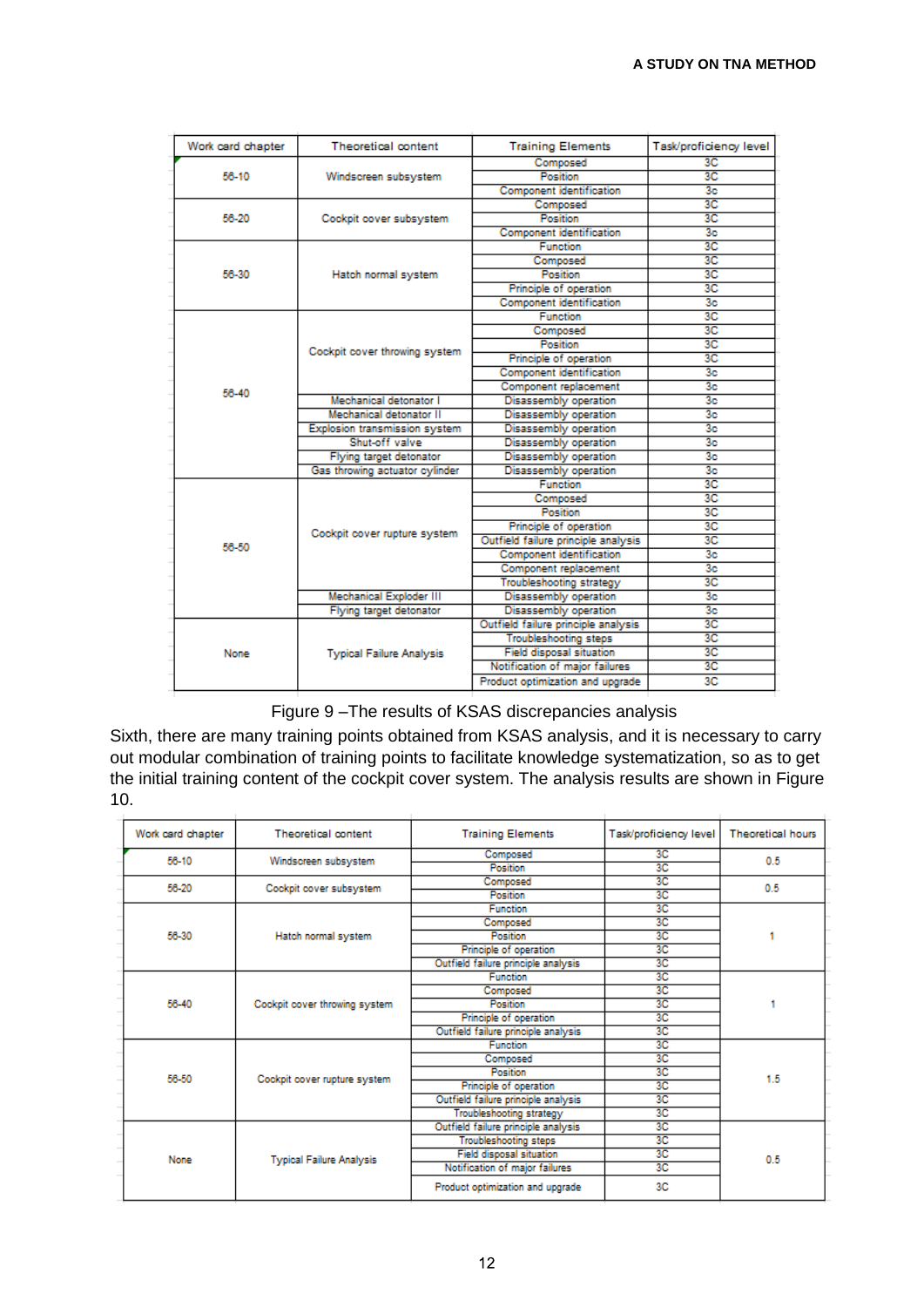| Work card chapter | <b>Practical content</b>                                       | Practice method         | Task/proficiency level | Practice hours |  |
|-------------------|----------------------------------------------------------------|-------------------------|------------------------|----------------|--|
| 56-10             | Identification of windshield subsystem components              | Real machines           | 3c                     | 0.5            |  |
| 56-20             | Identification of hatch subsystem components                   | Real machines           | 3с.                    | 0.5            |  |
| 56-30             | Identification of hatch normal system components               | Real machines           | 3 <sub>c</sub>         | 0.5            |  |
|                   | Operation of the normal system of the cockpit hatch            | <b>Test bench</b>       | 3с.                    | 0.5            |  |
| 56-40             | Identification of components of the hatch cover drop system    | <b>Simulation parts</b> | 3 <sub>c</sub>         | 0.5            |  |
| 58-50             | Hatch cover rupture system component identification            | <b>Simulation parts</b> | 3 <sub>c</sub>         | 0.5            |  |
| 56-40             | Mechanical initiator I - disassembly and assembly operation    | <b>Test bench</b>       | 3 <sub>c</sub>         |                |  |
|                   | Mechanical initiator II - disassembly and assembly operations  | <b>Test bench</b>       | 3с.                    | 2              |  |
|                   | Explosion transfer system - disassembly and assembly operation | <b>Test bench</b>       | 3с.                    |                |  |
|                   | Shut-off valve - disassembly and assembly operations           | <b>Test bench</b>       | 3 <sub>c</sub>         |                |  |
|                   | Flying target detonator - disassembly and assembly operations  | <b>Test bench</b>       | 3 <sub>c</sub>         |                |  |
|                   | Gas throwing cylinder - disassembly and assembly operations    | <b>Test bench</b>       | 3e                     |                |  |
| 58-50             | Mechanical detonator III - disassembly and assembly operations | <b>Test bench</b>       | 3 <sub>c</sub>         |                |  |
|                   | Flying target detonator - disassembly and assembly operations  | <b>Test bench</b>       | 3 <sub>c</sub>         |                |  |

Figure 10 –The results of TNA

Seventh, the whole analysis process was discussed and evaluated by the expert committee, and the results of TNA were tried and verified internally.

#### **6. Conclusion**

This paper researches the method of military aircraft TNA, establishes the analysis process. In accordance with the process of TNA, considering the characteristics of the task requirements and the current level of trainees, the required training tasks are gradually confirmed through RDIF analysis, and each training task KSAS analysis is analyzed, and then the KSAS gap is analyzed, so that the training contents and task requirements for different levels are determined. The results of TNA is reinforced by internal trial validation link for quality control.

The establishment of this military aircraft TNA method breaks the traditional mode of presuming trainees' training requirements based on the assumptions of system designers, avoids the defects of focusing on task analysis and neglecting trainee analysis, solves the practical problems of inability to realize different levels of training for trainees and training contents not applicable to trainees' task requirements. It can provide reference for the development of military aircraft training programs and training syllabus.

## **7. Copyright Statement**

The authors confirm that they, and/or their company or organization, hold copyright on all of the original material included in this paper. The authors also confirm that they have obtained permission, from the copyright holder of any third party material included in this paper, to publish it as part of their paper. The authors confirm that they give permission, or have obtained permission from the copyright holder of this paper, for the publication and distribution of this paper as part of the ICAS proceedings or as individual off-prints from the proceedings.